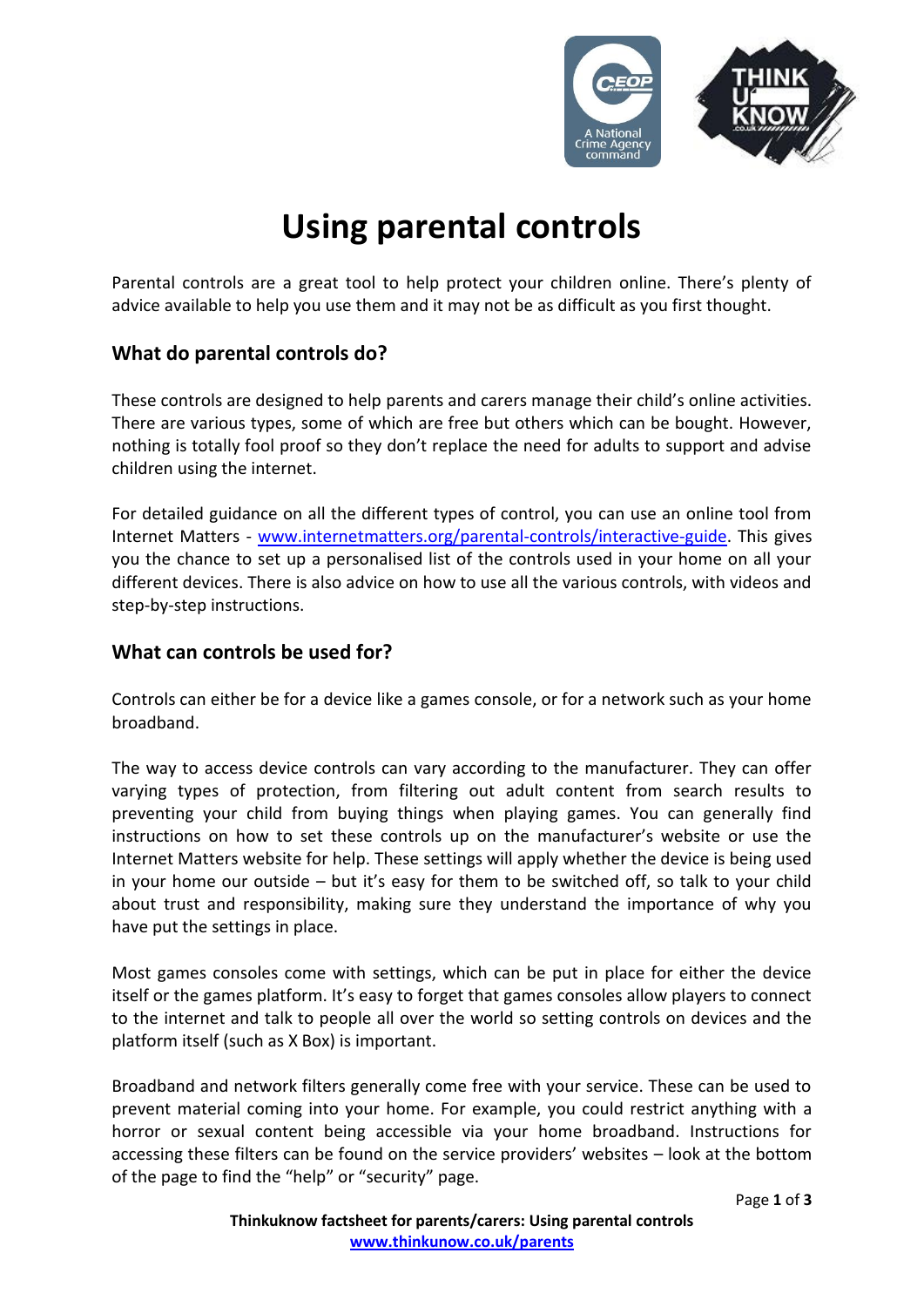## **Online controls**

Search engines such as Google, Yahoo and Bing allow users to filter out certain types of search results. This means you can reduce the risk of your child seeing adult content like pornography, or set limits on the time they spend online. Look for the cogwheel "settings" symbol where you will find the options for each provider. You can also encourage your child to use safer search facilities, such as Safe Search Kids from Google.

## **Social media and other websites**

As with search engines, social media and sites like YouTube have privacy and security settings. These can prevent your child from being contacted by strangers or from seeing inappropriate material. It is important to remember that content filters cannot prevent other people from sending offensive or inappropriate messages or comments to your child's account, so controlling who can contact your child is a key step.

### **Buying controls**

It is also possible to buy filter programmes. These can be either solely for filtering purposes, but some virus protection software also offer filtering options.

### **What next?**

Controls are not a single solution to staying safe online; talking to your children and encouraging responsible behaviour is critical. However, controls are a vital first step to helping to protect your child online, and here are seven simple things you can do to use them effectively:

- Set up home broadband parental controls and make use of controls on your home broadband.
- Set controls on your search engine; encourage your child to always use child-friendly search engines, and activate and lock the safe search settings on the browsers and platforms they use.
- Make sure every device is protected. Controls should be installed on every device your child uses, such as their mobile phone, tablet and games consoles (both home and handheld).
- Use privacy settings. Activate the safety measures offered by different sites; social networking sites like Facebook have privacy settings that will help prevent your child seeing unsuitable advertising or sharing too much with other people.
- Block pop-ups. If you're worried about your children accessing inappropriate content though accidentally clicking on adverts in pop-ups, follow the advice from your service provider on how to stop these.